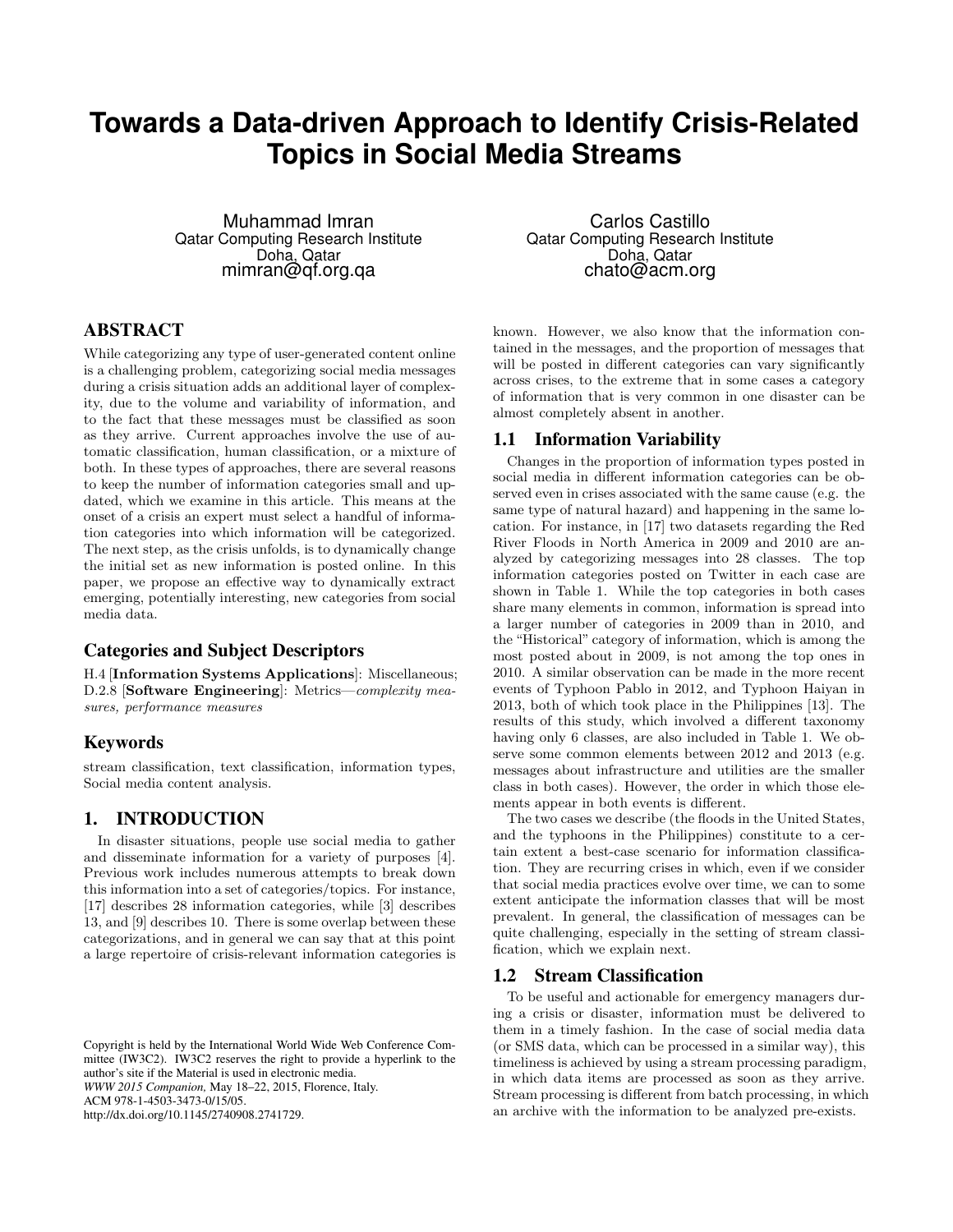| Red River Floods 2009            | Red River Floods 2010                   | Typhoon Pablo 2012                 | Typhoon Haiyan 2013                |
|----------------------------------|-----------------------------------------|------------------------------------|------------------------------------|
| 1. Status - Hazard               | 1. Status - Hazard                      | 1. Other relevant<br>information   | 1. Donations and<br>volunteering   |
| 2. Preparation                   | 2. Advice - Information<br><b>Space</b> | 2. Caution and advice              | 2. Sympathy and support            |
| 3. Advice - Information<br>Space | 3. Preparation                          | 3. Sympathy and support            | 3. Other relevant<br>information   |
| 4. Response - Formal             | 4. Response - Formal                    | 4. Affected individuals            | 4. Affected individuals            |
| 5. Historical                    | 5. Response - Community                 | 5. Donations and<br>volunteering   | 5. Caution and advice              |
| 6. Status - Infrastructure       | 6. Status - Infrastructure              | 6. Infrastructure and<br>utilities | 6. Infrastructure and<br>utilities |
| $+22$ categories                 | $+18$ categories                        |                                    |                                    |

Table 1: Largest information categories shared on Twitter in two regions that experienced similar crises in two consecutive years

The stream processing from social media or other sources during a crisis is usually done using some combination of human labeling and automatic labeling. Human labeling cannot scale to the data volumes typical of large-scale crises, and is usually done on a sample of the input data. Automatic labeling can be done using a supervised classification approach, and to get best results, event-specific training data should be used [8]. A hybrid approach involves the combination of a stream of event-specific training data, provided by humans, which is used to train and re-train an automatic classification system [10].

In all cases of stream processing, message classification (and message filtering, which is a special case of message classification where the two classes are "accept message," and "reject message") requires at the onset a definition of a taxonomy or taxonomies into which the messages will be classified. Such a crisis taxonomy usually includes a set of categories (e.g. shelter, infrastructure damage, food, etc.) and a brief description for each category.

### 1.3 Problem statement

In all cases, while a large number of categories can be used when doing batch analysis of pre-existing data, there are multiple reasons to keep the number of categories small when doing stream processing (to classify a stream of new and unseen data). Automatic classifiers work better with fewer categories, as training data is scarce and expensive, and fewer categories mean there is more training data for each category.

Human coders are also affected by having a large number of categories, as this makes the task more cognitively taxing and thus slower and less accurate. This may increase dropout when annotators are volunteers, as is usually the case in disaster situations. A large number of categories mean some degree of training or preparation is necessary, reducing the potential pool of coders that can work in this task. Additionally, once the messages have been classified, they might be easier to consume if they are not spread into a very large number of categories. In practice, the number of categories used seem to follow a "7 plus/minus 2" rule [12], indicating that the people who design the crowdsourcing tasks assumes that the annotators cannot hold in working memory the definitions of a large number of categories while performing an annotation.

Hence, categories for this sort of classification task need to be defined carefully. A mismatch between the information categories selected for an annotation task, and the actual data being posted in social media or elsewhere, can manifest itself in many ways. First, a category can be in practice empty, wasting space in the list of categories by preventing another, more active category, from being shown to coders. Second, a category can grow too large and heterogeneous, and thus include information whose heterogeneity makes the interpretation of the labeled data difficult.

Thus, the problem can be stated as follows: how can we classify items arriving as a data stream into a small number of categories, if we cannot anticipate exactly which will be the most frequent categories?

Paper organization. Next section reports on related work. In section 3, we present the proposed solution and formal definitions of various concepts used in the paper. Experiments details including dataset description and final results are presented in the section 4. Finally, we concluded the paper and provide details of future work in section 5.

## 2. RELATED WORK

Crisis situations, particularly those with no prior warning, require rapid assessment of the available information to make timely decisions. Information posted at the time of crisis on social media platforms such as Twitter, can be very useful in disaster response, if processed timely and effectively [5, 16]. Many approaches based on human annotation, supervised learning, and unsupervised learning techniques have been proposed to process social media data (for a survey see e.g. [6]). However, in this paper, we employ unsupervised learning techniques to improve crowdsourcingbased and supervised learning-based systems by finding latent categories in social media data streams.

#### 2.1 Supervised learning approaches

In the domain of supervised classification of online streams, systems learn to classify unseen documents using a set of predefined classes/categories with a handful of training examples [1, 7]. Over time, researchers who study disasters, learned about suitable categories that are useful for disaster response. However, crisis data on social media exhibits diverse information categories [13, 15], and some categories may be unanticipated, thus making it difficult for even a reasonably well trained system to identify useful informa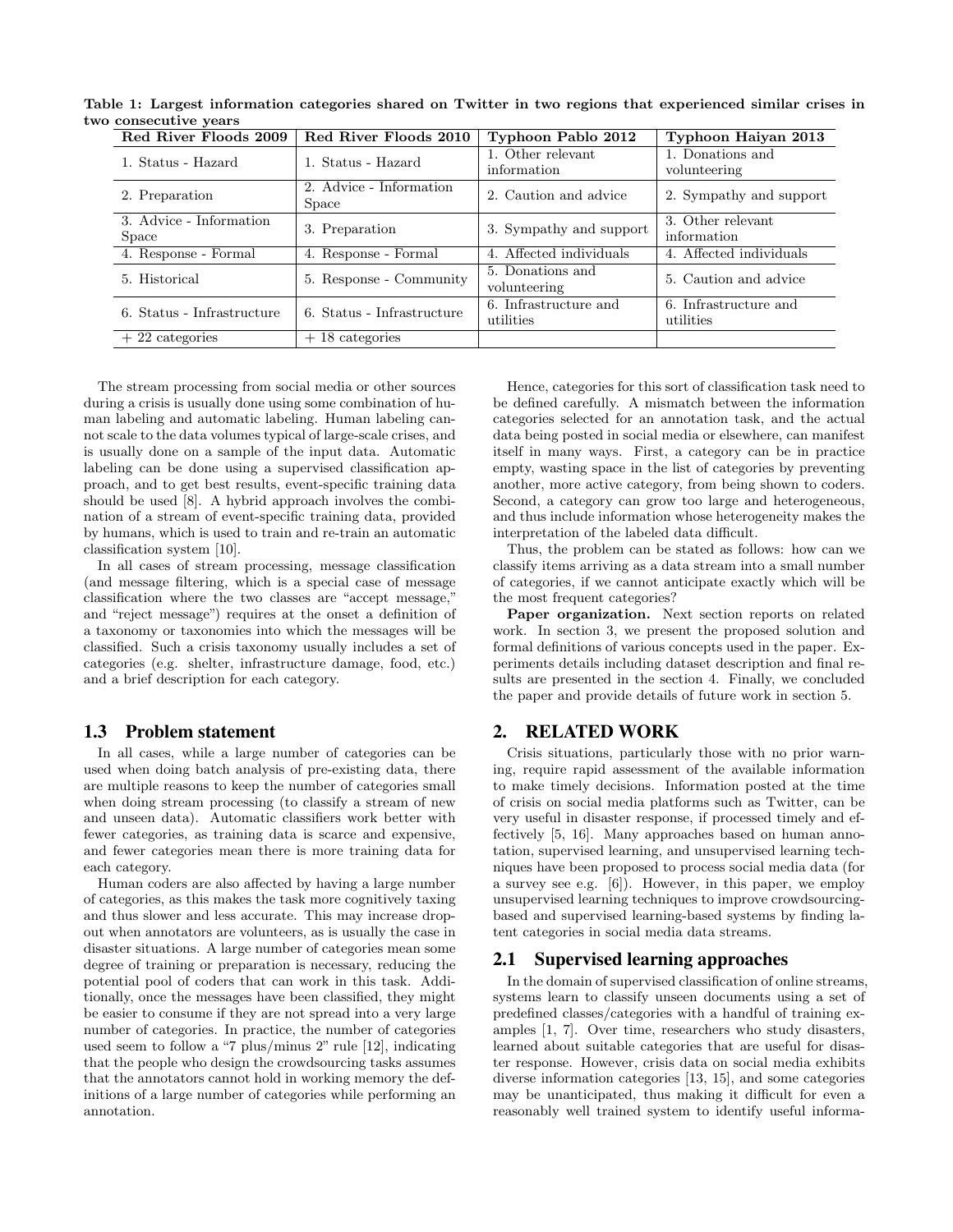tion. In [18], authors tried to solve the problem of concept/category drift, which is a related problem to ours. They presented a framework based on active learning strategies to deal with emerging/drifted concepts in the context of data streams by acquiring fresh labels to update already trained models. However, their approach cannot be applied to cases where completely new concepts/categories emerge. For this purpose, in order to facilitate the process of choosing right set of categories at right time, in this paper we analyze the use of approaches that can aid supervised learning systems without using any additional training data.

#### 2.2 Unsupervised approaches

Under the umbrella of unsupervised approaches, the topic modeling approach provides a way to analyze text documents to discover abstract latent topics in them. For instance, Latent Dirichlet allocation (LDA) is a generative probabilistic topic modeling technique that represents documents as a mixture of topics where each topic is formed of words with certain probability [2]. In the field of crisis informatics, [11] were among the first to study the applications of topic modeling in disaster-related twitter data, but not many other papers have applied this technique to this domain since then. However, the topic modeling technique is applied in other related domains. For instance, [14] identified health-related topics on Twitter using the LDA topic modeling technique. In this paper, we employ the LDA topic modeling approach to generate candidate categories.

## 3. PROPOSED SOLUTION

A general solution to this problem is to dynamically change the set of active categories being used for labeling as the crisis progresses. However, the method we discuss in this paper takes a more specific approach, combining top-down, and bottom-up aspects. The top-down aspect is the initial set of information categories proposed by experts, the bottom-up aspect is the discovery of relevant and prevalent categories in the "miscellaneous" category. The discovery of new categories in the "miscellaneous" category can take many forms. We can envision a very general setting in which an automatic system modifies the list of classification categories, or assists users in the creation, merging, splitting, or deletion of categories as a crisis progresses.

As a first step in that direction, in this paper we propose a simple yet effective method:

- 1. An expert defines the types of information (i.e. categories) that are of interest to him/her.
- 2. Out of these information types, a small initial set of categories is selected. These types are known to be present in social media in similar disasters and/or in the same region.
- 3. Messages are categorized by human coders and/or automatic means into these categories plus an extra "Miscellaneous" or "None of the above" category.
- 4. Categories of interest that are frequent in the data, but not in the initial set of categories, are identified inside the "Miscellaneous" category, and added to the set of categories for further labeling.

Steps 3 and 4 can be repeated until no new categories of interest are identified, or until the number of categories

grows too large to continue expanding. The main aspects of this method that need to be specified are: (i) how to select and generate candidate categories; and (ii) how to select among those categories, one that might be relevant. The next sections expand these aspects in detail.

#### 3.1 Candidate Generation

In principle, a candidate is any subset of messages in the "Miscellaneous" category. These subsets are not necessarily disjoint. The LDA (Latent Dirichlet Allocation [2]) method is a popular method used for finding latent topics in a collection of documents. Concretely, we propose to apply LDA to the "Miscellaneous" category, and consider how each of the topics discovered in this category by LDA is a potential candidate for a new category to be added to the active set of categories.

The input to LDA is a set  $D$  containing  $n$  documents, in this case all the messages in the "Miscellaneous" category, plus a number m indicating how many topics need to be created from the data. The output of LDA is a  $n \times m$  matrix in which  $cell(i, j)$  indicates the extent to which document i corresponds to topic  $j$  according to the LDA algorithm.

#### 3.2 Evaluating a Candidate

After a number of candidates have been generated, they need to be sorted according to some criteria, to reduce the workload of the expert who eventually decides whether to expand the list of categories or not.

We propose the following criteria to decide what constitutes a good candidate category: volume, novelty, intrasimilarity, inter-similarity, and cohesiveness.

- Volume. A candidate category should include a relatively large number of messages, or at least not be too small in comparison with the existing categories. Adding a category for which few messages exist would not change the annotations except by making the annotation task more difficult for annotators (by having one more category to think about).
- Novelty. A candidate category must not overlap or be too similar to the existing categories. Overlapping categories are a source of confusion for annotators, reduce the effectiveness of annotated data for training automatic classifiers, and wastes a valuable "slot" in the list of categories that could be used by a category that is actually new.
- Cohesiveness (based on intra- and inter-similarity). A candidate category should be cohesive, in the sense of describing a set of messages that are strongly related to each other. A cohesive category is easier to describe than a more disperse or amorphous category (i.e. a category containing messages that are not clearly related to each other).

Each of these aspects can be quantified in practice. Let D be the set of messages collected with respect to a crisis, with a similarity metric  $dist(a, b)$  for two documents  $a, b \in D$ indicating the textual distance between them (e.g. cosine similarity, or Jaccard coefficient).

Let T a set of topics  $T = \{T_1, T_2, ..., T_n\} \cup \{T_0\}$  where  $T<sub>o</sub>$  represents the "Miscellaneous" category/topic. Each element  $T_i \in T$  is a subset of documents (in this case a set of messages),  $T_i \subseteq D$ .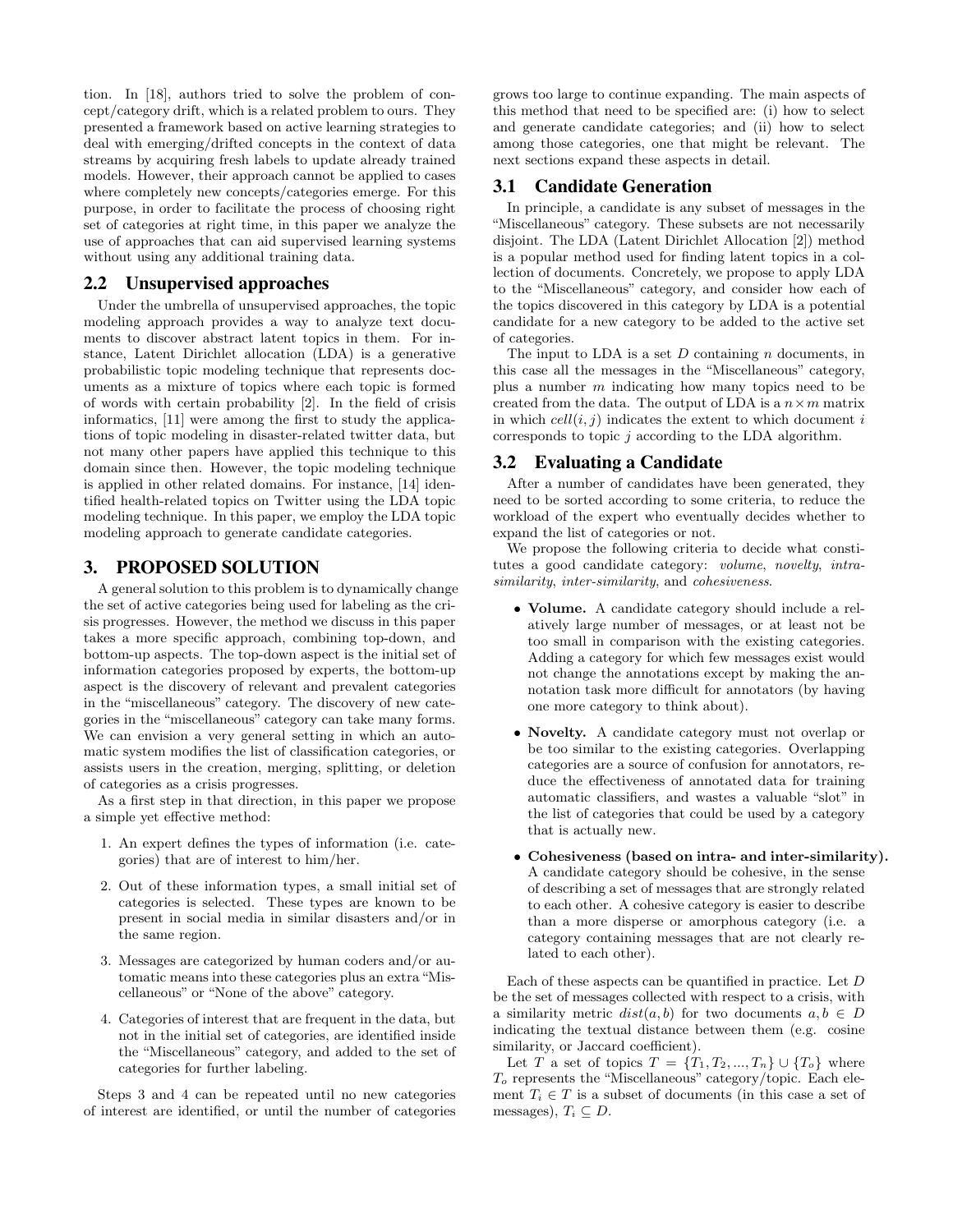The idea is to produce a new set of topics  $T'$  so that  $T^{'} = \{T_1, T_2, ..., T_n, T_o^*\} \cup \{T_o \setminus T_o^*\}.$  The category  $T_o^*$  is chosen from a set of candidates categories  $C_1$  through  $C_k$ , which are a set of sub-topics found in  $T<sub>o</sub>$  using the candidate generation step described above, which is based on LDA.

The volume of a candidate  $C_i$  is simply  $|C_i|$  (note that  $C_i \subseteq D$ , the number of documents in it.

The novelty of a candidate  $C_i$  is  $Z - minDist(a, b)$ , where  $a \in C_i, b \in T \setminus T_o$  and  $Z = maxDist(C_i, T \setminus T_o)$ —used as a normalizing factor—is the maximum distance between the candidates and the existing topics. The  $minDist(a, b)$ corresponds to the minimum distance between a document in  $C_i$  and one document categorized into one of the existing categories  $T_i$ ,  $i = 1...n$ .

The cohesiveness of a candidate topic is defined using metrics borrowed from cluster analysis as  $intra(C_i)/inter(C_i, T_o\setminus$  $C_i$ ). Where  $intra(C_i)$  is the intra-topic distance in category  $C_i$ , defined as the average of  $dist(a, b)$  for  $a, b \in C_i$ , and  $inter(C_i, T_o \setminus C_i)$  is the inter-topic distance of category  $C_i$ and the rest of the topics found in  $T<sub>o</sub>$ , defined as the average of  $dist(a, b)$  for  $a \in C_i, b \in T_o \setminus C_i$ . A good candidate has a small intra-topic distance (meaning elements inside the topic are similar to each other) and a large inter-topic distance (meaning elements inside the topic are different from elements outside the topic).

In order to test our hypotheses regarding the relationship between these metrics (volume, novelty, and cohesiveness) and the potential usefulness of these categories for emergency response, in the next section we describe an experimental validation with two experts in social media analysis domain during emergencies.

#### 4. EXPERIMENTAL TESTING

We test the proposed solution to seek an answer to the following question: to what extent do the volume, novelty, and cohesiveness of a candidate category match what an expert would consider useful?

In this section we describe our experimental setting, including the dataset, the candidate generation and ranking methods, and the expert evaluations.

#### 4.1 Dataset and Generation of Candidates

We use the CrisisLexT26 dataset [13], which corresponds to social media messages from Twitter posted during 26 different crises that took place in 2012 and 2013. We selected 17 crises occurring in countries with a large English-speaking population, as this is the language that our experts are most familiar with. Table 2 lists the crises and the prevalence of non-other as well as other categories. In the dataset, each crisis corresponds to 1,000 tweets annotated along 3 dimensions: informativeness, information type, and information source.

We use the "Information Type" annotation, which classifies tweets into the following categories:

- A. Affected individuals: deaths, injuries, missing, found, or displaced people, and/or personal updates.
- B. Infrastructure and utilities: buildings, roads, utilities/services that are damaged, interrupted, restored or operational.

Table 2: Datasets details including crisis name, year, % of tweets in other and non-other categories.

| Crisis name              | Year | % tweets | % tweets       |
|--------------------------|------|----------|----------------|
|                          |      | in A-E   | in $Z$ (other) |
| Colorado wildfires       | 2012 | 55%      | 45%            |
| Philippines floods       | 2012 | 93%      | $7\%$          |
| Typhoon Pablo            | 2012 | 84%      | $16\%$         |
| Alberta floods           | 2013 | $82\%$   | 18%            |
| Australia bushfire       | 2013 | $60\%$   | 40%            |
| Bohol earthquake         | 2013 | 84%      | 16%            |
| Boston bombings          | 2013 | $59\%$   | 41%            |
| Colorado floods          | 2013 | 76%      | 24%            |
| Glasgow helicopter crash | 2013 | 74%      | 26%            |
| LA airport shootings     | 2013 | 71\%     | 29%            |
| Manila floods            | 2013 | 89%      | 11%            |
| NY train crash           | 2013 | 54%      | $46\%$         |
| Queensland floods        | 2013 | 70%      | $30\%$         |
| Savar building collapse  | 2013 | $67\%$   | $33\%$         |
| Singapore haze           | 2013 | $64\%$   | $36\%$         |
| Typhoon Yolanda          | 2013 | 87%      | 13%            |
| West Texas explosion     | 2013 | $77\%$   | 23\%           |

- C. Donations and volunteering: needs, requests, or offers of money, blood, shelter, supplies, and/or services by volunteers or professionals.
- D. Caution and advice: warnings issued or lifted, guidance and tips.
- E. Sympathy and emotional support: thoughts, prayers, gratitude, sadness, etc.
- Z. Other useful information not covered by any of the above categories.

To expand this list, candidate categories are generated by applying LDA over the messages in the "Z. Other useful information" category, setting the number of topics to 5. This number is set heuristically, as we observe that slightly larger values (from 5 to 10) do not yield significantly different results, and smaller values tend to yield very general categories. Given that LDA generates a set of scores for all categories for every document, we consider that a message belongs to a category if this score is larger than 0.06. This value is also set heuristically after experimenting with values in the [0.03, 0.1] range.

#### 4.2 Candidate Annotation

We recruited two experts in the classification of social media messages sent during disasters. Both hold leadership positions in digital humanitarian organizations that specialize in the handling of social media messages during disasters. We first provided context by explaining our research objectives, questions, and dataset.

Next, for each of the 17 crises we presented them 5 candidate categories indicating:

- The name of the crisis event (e.g. "Bohol Earthquake" 2013").
- The top 20 words with which LDA represents the corresponding topic.
- 3 tweets selected at random from those having at least a score of 0.05 for the category.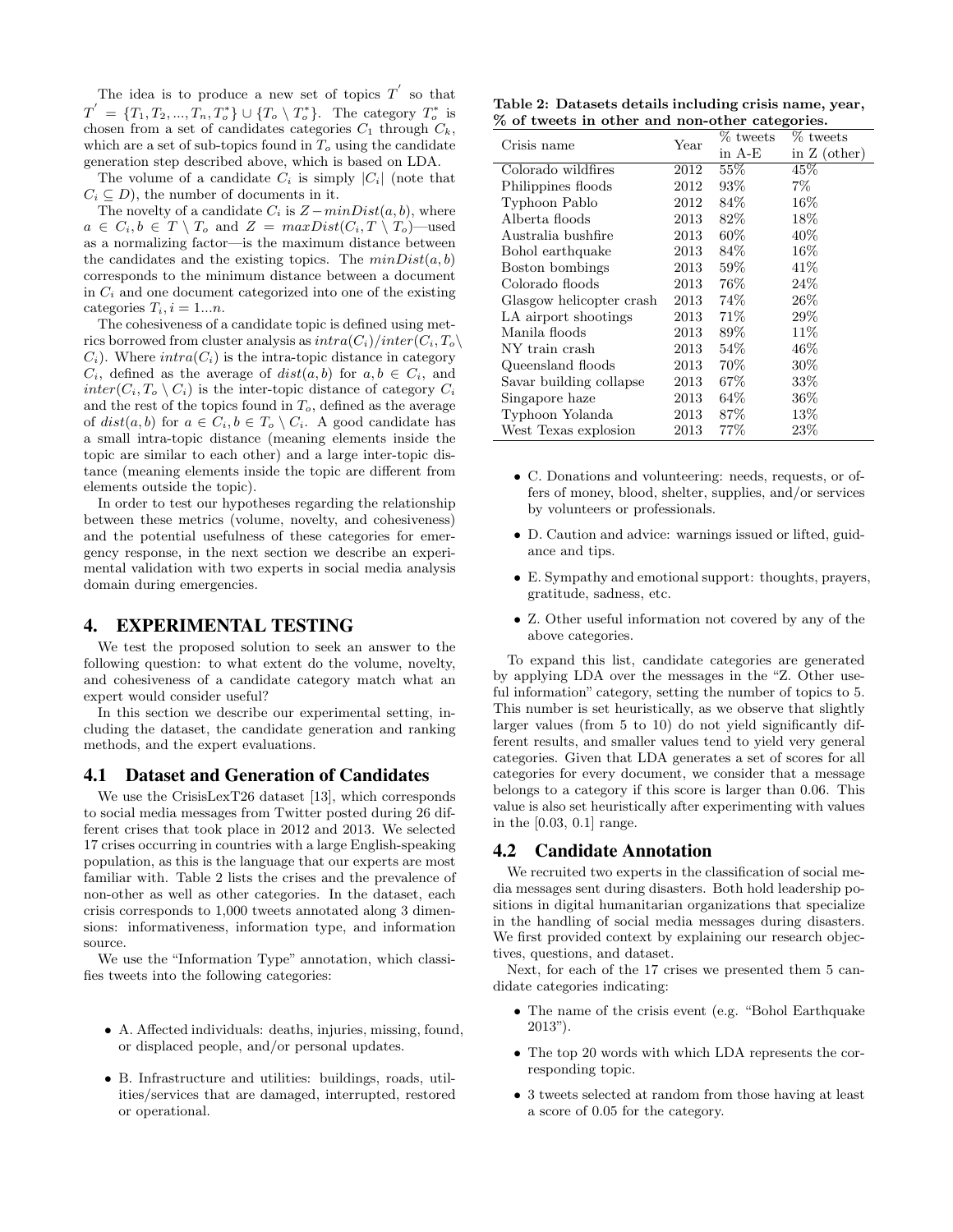| Topic words (20)                                                                                                                                                                | Tweet-1                                                                                                                                             | Tweet-2                                                                                                                                                 | Tweet-3                                                                                                                                               |
|---------------------------------------------------------------------------------------------------------------------------------------------------------------------------------|-----------------------------------------------------------------------------------------------------------------------------------------------------|---------------------------------------------------------------------------------------------------------------------------------------------------------|-------------------------------------------------------------------------------------------------------------------------------------------------------|
| nsw nswfire climat chang fire auspol abbott say link<br>peopl toni abcnew tonyabbottmhr fight minist<br>emerg disast servic condit adambandt                                    | RT @ahleach: "@PMOnAir: Adam<br>Bandt is a disgrace. I can't think for a<br>more inappropriate tweet. #nswfires<br>#sydfires #pmlive http://t.co/rS | RT @graham dj: Fewer people can now<br>claim disaster payments under Federal<br>Govt changes made yesterday.<br>http://t.co/XV9mVyz3H6 #NSWFIRES<br>@To | RT @ch150ch: Abbott (who claims exps for<br>runs, swims & bike rides) changes rules<br>so less people to get #nswfires disaster<br>payment http://t   |
| fire australia bush militari rage blame start<br>australian use caus investig news one record threat probes fire link: Australia's military is<br>nsw eastern exercis year rain | @THEKINGColucci Australian military<br>investigating whether a training exercise<br>usi @deadmau5                                                   | @deadmau5 Australia Fires: Military<br>Investigates Blaze: The military reveals it<br>was conducting an explosives training<br>@THEKINGColucci          | Australian military probes fire link: Australia's<br>military is investigating whether a training<br>exercise using  http://t.co/VhIvWNhK5w           |
| fire australia south new wale burn blaze bushfir<br>imag firefight bush across wildfir get right look fear<br>merg could two                                                    | Fears Australia blazes could merge:<br>Bushfires in New South Wales could<br>merge to form a massive blaze, the<br>fire http://t.co/yvS1XJfGuz      | RT @NASA: A bad fire day in New South<br>Wales, Australia, yesterday. Look at this<br>image from our Aqua satellite:<br>http://t.co/VOCp0b3gZ6 @NASA    | Australia fires: Firefighters fought scores of<br>bush fires blazing in Australia's New South<br>Wales early Friday. http://t.co/YCfkPBuHBM           |
| nswfire nswrfs near live today crew abcnew help<br>updat rfs water call rd ash thetodayshow work<br>thank state media back                                                      | RT @ABCCentralWest: RFS 1105<br>update: Winds are picking up. Some<br>helicopter water bombing has been<br>suspended due to high winds. #nswfires   | Thanks to #nswrfs 4 doing an incredible job<br>of keeping the Hume Hwy open today. Back<br>to the #2UE newsroom 2morrow 4 more<br>#nswfires coverage    | RT @TripleMSydney: Pull back, pull back, pull<br>back. Say Again over The chilling footage<br>from the #nswfires frontline @NSWRFS<br>http://t        |
| sydney nswfire fire bushfir photo smoke blue amaz<br>sydneyfir mountain sky smh road orang us<br>katoomba put danger turn big                                                   | Sydney CBD skyline, shrouded in<br>smoke, blue skies reflected in the glass<br>of the buildings. #nswfires #bushfires<br>http://t.co/u1ta5Cn258     | RT @VaZHANG: Bushfire smoke from<br>West to East over Sydney and the CBD in<br>the background @smh #nswfires #bushfires<br>#sydney http://t.co/9uN1f    | Amazing and terrifying RT @workmanalice:<br>Amazing photo from a friend in Katoomba on<br>the road to Blackheath. #nswfires<br>http://t.co/17TQTT40Af |

Figure 1: LDA generated topics using the 2013 Australia bushfire dataset. Each row represents a topic with 20 words and 3 tweets.

Figure 1 shows 5 LDA generated topics, each consists of 20 words and 3 tweets from the 2013 Australia bushfire dataset.

We asked both experts to independently indicate on a scale from 1 to 5 how useful they considered a discovered category. To account for usefulness, they were instructed to look for "categories that do not overlap with the existing ones" and "categories that are well-defined and cohesive." In total each expert investigated 85 tasks (i.e., 5 candidate categories per crisis) and the annotation process took approximately 3 to 4 hours for each expert.

This is a subjective task, and inter-annotator agreement was relatively low. We measure inter-annotator agreement by first converting the scores into a binary variable, considering as "not useful" all the cases in which an annotator gave a score lower than 3 (on a 1 to 5 scale) and as "useful" the cases in which an annotator gave a score higher than 3. Under this mapping, both experts agreed on 63% of the labels and Cohen's Kappa measure was 0.26, which is customarily interpreted as a fair level of agreement.

#### 4.3 Results

We evaluated the results by comparing the expert annotations with each of the metrics we derived automatically from each category. This comparison was done by the following procedure for each of the crisis examined and for each of the metrics (volume, novelty, intra-similarity, intersimilarity, and cohesiveness):

- 1. Averaging the scores of the two experts for each candidate topic.
- 2. Grouping the topics into those obtaining an average score of 2.5 or less (considered "bad" topics) and those obtaining an average score of 3.5 or more (considered "good" topics). A crisis is not considered for evaluation (next step), If all of its topics receive an average score either below or above 3.0.
- 3. Comparing the average value of the metric for the "good" topics with the value of the "bad" topics. If the value of the metric is larger for the "good" topics than for the "bad" topics, this is count as a hit, otherwise it is a miss.

Table 3: Evaluation of metrics for evaluating a candidate.

| Metric                           | Hits | <b>Misses</b> |
|----------------------------------|------|---------------|
| Volume                           |      | 5             |
| $Hit = higher volume$            |      |               |
| Novelty                          |      |               |
| $Hit = less similar to existing$ | 8    | 4             |
| categories                       |      |               |
| Intra-similarity                 |      |               |
| $Hit = high similarity$          | 8    | 4             |
| among in-topic documents         |      |               |
| Inter-similarity                 |      |               |
| $Hit = less similar between$     | 5    | 7             |
| in-topic and off-topic documents |      |               |
| Cohesiveness                     | 8    |               |
| $Hit = highly cohesive$          |      | 4             |

Table 3 summarizes the experimental results obtained by this procedure. In 5 crises, all the topics were either below, or above, the set threshold value described in step 2. For the remaining set, we can observe that novelty, intrasimilarity, and cohesiveness are useful in identifying good topics, in the sense that when a topic is "good," it is twice as likely to have higher values along this metric than when it is "bad." An exception is the "inter-similarity" measure, for which the result is the opposite as the one anticipated, and even "good" topics are not so separable from the rest of the "Other" category.

## 5. CONCLUSION

In the domain of online classification of data streams, an emerging challenge is to keep the categories used for classification up-to-date. While online supervised learning methods exist, in the domain of crisis informatics these methods must be aware of the particularities of this domain, in particular, they should be able to take input from human experts.

We have described an approach that has manual, topdown, elements, as well as automatic, bottom-up elements. This approach allows an expert to provide existing informa